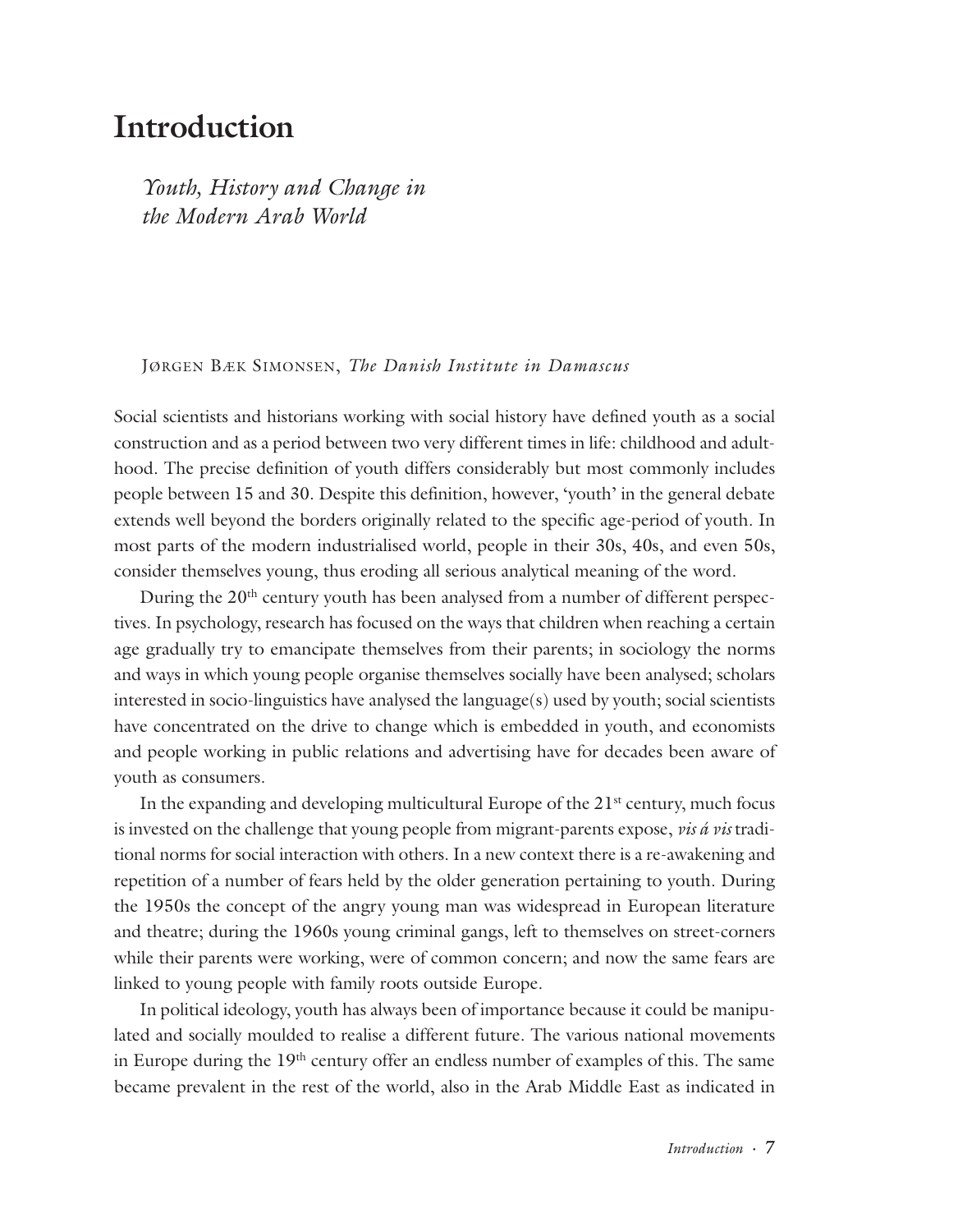some of the articles in this book (cf. Jakob-Skovgaard Petersen, Peter Wien and Michael Irving Jensen). During the  $20<sup>th</sup>$  century fascist and communist regimes were engaged in efforts to manipulate the new man or the new woman by socialising young people to expose the social norms of the political ideology of which they were part. This effort has also been attempted in a number of modern Arab countries where special regime-supporting organisations for youth have been trying to do the same. The theme of youth and the new nation state are analysed in a Turkish perspective by Leyla Neyzi, and in an Iranian perspective by Farian Sabahi and Claus V. Petersen.

 As the analytical concept of youth gained importance and was generally accepted as a period with its own cultural values and norms, social scientists began to analyse how social change in several cases was linked to youth. From the middle of the 1960s and through to the middle of the 1970s, Europe and the US experienced a decade with dramatic social change initiated by youth. Young people openly challenged traditional social rules and norms. At the political level, groups of young people strongly criticised the existing inequalities of the world and this has remained an integral part of political life ever since. The challenges embedded in Arab youth are analysed in the articles written by Ikran Eum and Ines Baune, based on anthropological fieldwork in Fes, Marocco and Cairo, Egypt.

 In spite of differences in defining the exact lower and upper limits of the age-group labelled youth, youth as a social group in the modern contemporary Middle East is of growing importance. The success of most modern nation-states in the region in eradicating infant mortality, reducing the number of deadly diseases traditionally taking the life of many children, as well as the state's success in extending the life expectancy of the adult part of the total population, has dramatically changed the demographic composition of the population in all areas of Asia, Africa and the Middle East. For decades to come, the demographic change will pose a number of serious challenges to all political systems in the region as well as the rest of the world, and for decades to come the governments in the Middle East will be challenged as their new citizens demand work, a place to live, and entertainment for the expanding leisure time embedded in a modern way of life.

 In general, some 50% of the total population of the Arab World is 18 years of age or under. The governments of the Middle East have tried to combat the increase of the population in different ways. Although, these efforts have resulted generally in a decreasing birthrate, the dramatic imbalance already in existance makes the future look complicated anyway. For decades to come the number of new jobs needed to absorb young people of both gender who wish to enter the workforce will be higher than any government can possibly offer, adding to the many social challenges facing the societies of the Middle East. Also, add to this the demands of the older section of the population for political reforms and a right to take part in the decision-making process.

The *Arab Human Development Report 2002* on *Creating Opportunities for Future*